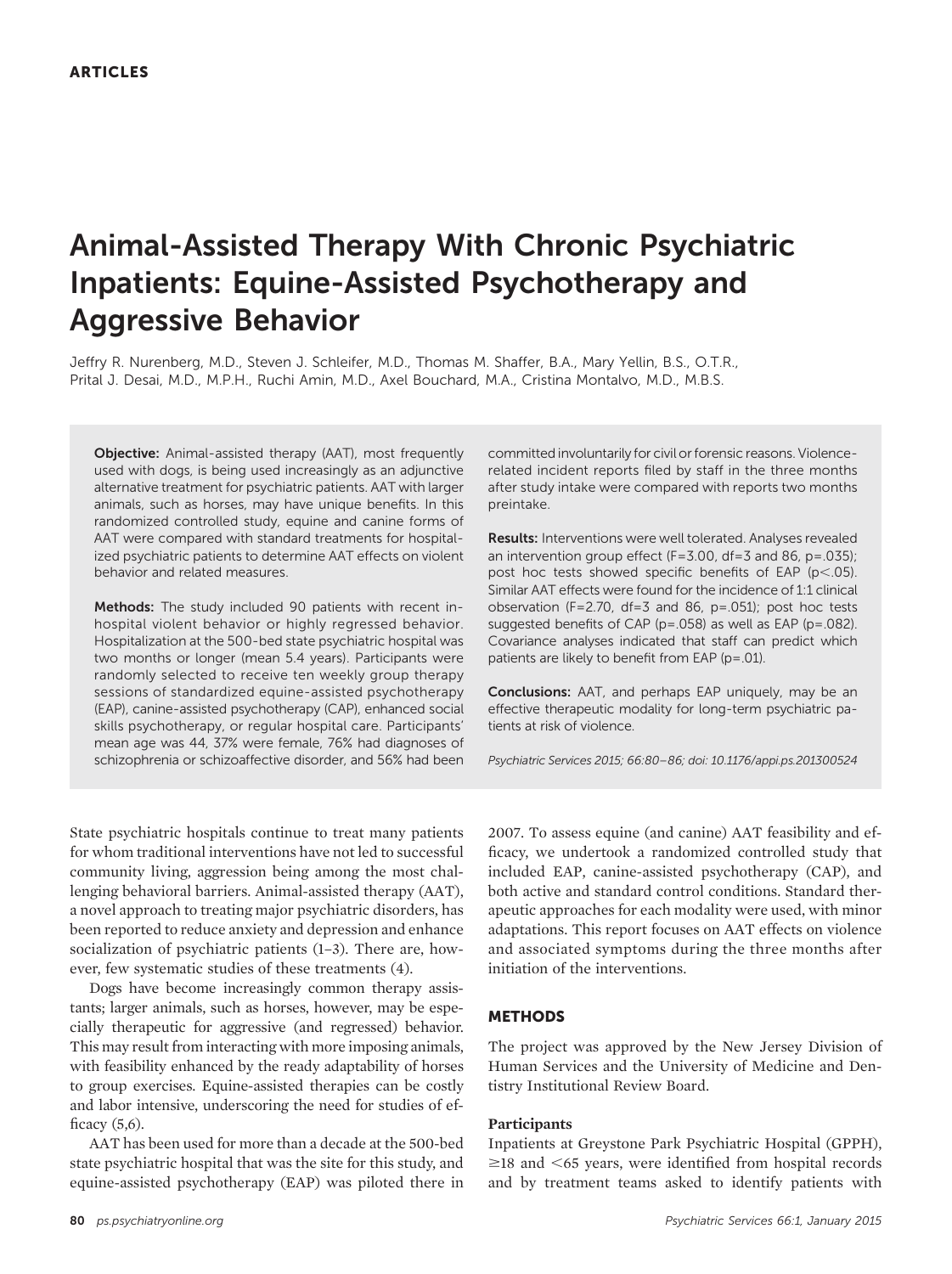aggressive or regressed behavior, which was defined as three or more violent incidents in the preceding 12 months (or two incidents plus clinically perceived active risk) or persistent social isolation and difficulty engaging in discharge-related programs (most in a database maintained by social services of patients discharge-ready for more than 12 months). A large majority of GPPH patients met one or both criteria; the intent was to be inclusive. Exclusion criteria, determined on medical director review, included impaired ambulation, cognitive impairments, or other medical factors that might be exacerbated or result in harm during animal contact. Patients were not referred if their behavior was considered to pose a substantive risk to animals or peers.

## Design and Protocol

Introductory presentations to potential participants on each long-term unit were followed by written informed consent after complete description of the study. Each participant was randomly assigned to one of four groups: EAP, CAP, environmentally enhanced social skills group psychotherapy (SSP) (active control), or regular hospital care (standard control). Active interventions provided for ten 40- to 60 minute weekly group sessions, with groups of up to ten members that were homogeneous on recruitment subtype (aggressive or regressed). EAP, CAP, and SSP were conducted in parallel at 9 a.m., 10:45 a.m., and 1 p.m. Participants in the standard control group received no additional interventions beyond regular hospital treatment. Groups were conducted at dedicated sites on hospital grounds, including suitably configured outdoor areas (EAP) or cottages (CAP and SSP). EAP and CAP session staffing included certified pet therapists, hospital rehabilitation staff, and hospital staff to address emergent clinical issues. Aside from the additional weekly AAT activity, participants' hospital care was unchanged. The two months preceding enrollment were used as baseline for hospital-derived data; clinical instruments were completed by staff members, who were blind to group assignment, at intake. Outcomes reflected the three months after study initiation.

# Animal-Assisted Interventions

EAP. EAP followed the model of the Equine Assisted Growth and Learning Association (EAGALA) (7), a nonprofit association for professionals using equine therapy to address mental health and human development needs. Two EAGALAcertified equine therapists (having extensive experience with therapy for people with physical disabilities) worked with two or three therapy horses tested and credentialed as suitable for direct patient contact in clinical environments by Delta Society/Pet Partners. Sessions were conducted in an area adjacent to the hospital with a specially designed corral. Interventions included scripted, increasingly complex ground exercises involving group interactions among patients, horses, and the equine therapists. Patients' interactions with horses included no riding. Session protocols and treatment duration followed EAGALA and Delta Society

principles extrapolated from the equine therapists' experiences and those of other treatment centers, and they accommodated animal availability, hospital schedules, and animal fatigue.

A typical midprotocol session involved reviewing safety, greeting the horses, discussing preceding sessions, and working on an activity, such as designing a course using cones through which horses would be led by two or three participants with designated roles. Discussion of the horses' and the patients' own responses preceded closing interactions with the horses.

CAP. Three certified therapist-and-dog teams from St. Hubert's Animal Welfare Center in Madison, New Jersey, were selected. Sessions were intended to provide comparability to EAP in their novelty and environmental change from the main hospital. Common CAP models provide graduated unstructured interactions between dogs and patients. To maximize comparability with EAP, the CAP model selected was a more structured group therapy, with animal greeting, discussion, and exercises, such as grooming, leading, and directing the dogs.

### **SSP**

The active control group involved social skills exercises identical to those in the hospital's general program, but, as with CAP, they were conducted in an appropriately configured cottage. The setting was intended to control therapeutic factors unrelated to animal interactions, including leaving the hospital building, proceeding to a novel setting, and having added staff attention.

# Regular Hospital Care

Participants in the standard control group remained in the general hospital, receiving no additional intervention except recruitment procedures and very brief three-month followup assessments.

## Assessments and Outcomes

Data from hospital records contrasted the two months preceding intake with the three months postintake. Intake interview measures were obtained from staff with an ongoing clinical relationship with the patient but blind to AAT assignment and compared with measures three months postintake. Staff training sessions on the measures suggested consensus; however, obtaining formal interrater reliability ratings was not feasible. Potential covariates among the clinical and demographic characteristics included age, sex, chart-derived psychiatric and medical diagnoses, hospitalization duration, legal commitment status, and number of intervention sessions attended. Although formal diagnostic assessment using standardized interviews would have been desirable, such assessments were not feasible and not considered essential to the study's behavioral goals and rationale. Staff members interviewed at follow-up were not blind to patient project involvement; however, many (47%, N=41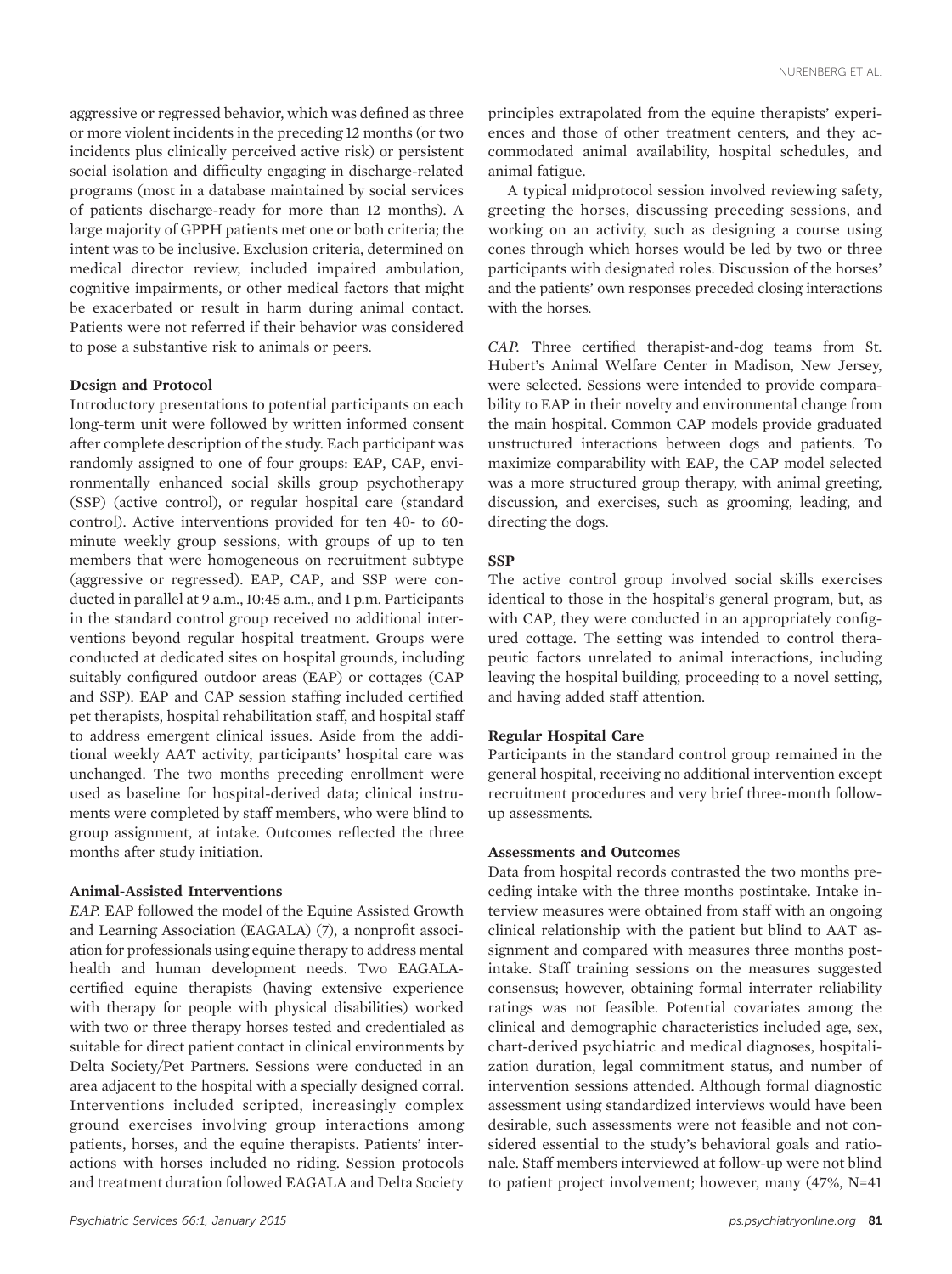|                                                             | Canine assisted<br>$(N=25)^a$ |      | Equine assisted<br>$(N=24)^a$ |      | <b>Enhanced social</b><br>skills $(N=23)^a$ |      | Regular hospital<br>care $(N=18)$ |      | Total (N=90)      |      |  |
|-------------------------------------------------------------|-------------------------------|------|-------------------------------|------|---------------------------------------------|------|-----------------------------------|------|-------------------|------|--|
| Characteristic                                              | N                             | $\%$ | N                             | $\%$ | $\mathsf{N}$                                | $\%$ | $\mathsf{N}$                      | $\%$ | N                 | $\%$ |  |
| Age                                                         | $45.0 \pm 10.8$               |      | $44.3 \pm 13.8$               |      | $43.2 \pm 10.3$                             |      | $45.2 \pm 13.4$                   |      | 44.4 ± 11.9       |      |  |
| Female                                                      | 11                            | 44   | 6                             | 25   | 10                                          | 43   | 6                                 | 33   | 33                | 37   |  |
| Background                                                  |                               |      |                               |      |                                             |      |                                   |      |                   |      |  |
| Caucasian                                                   | 17                            | 68   | 15                            | 63   | 13                                          | 57   | 10                                | 56   | 55                | 61   |  |
| African American                                            | 4                             | 16   | 5                             | 21   | 6                                           | 26   | 5                                 | 28   | 20                | 22   |  |
| Latino                                                      | 4                             | 16   | 4                             | 17   | 4                                           | 17   | 3                                 | 17   | 15                | 17   |  |
| Chart diagnosis                                             |                               |      |                               |      |                                             |      |                                   |      |                   |      |  |
| Schizophrenia                                               | 8                             | 32   |                               | 29   | 8                                           | 35   |                                   | 39   | 30                | 33   |  |
| Schizoaffective disorder                                    | 14                            | 56   | 9                             | 38   | 10                                          | 43   | 5                                 | 28   | 38                | 42   |  |
| Affective or other disorder                                 | 3                             | 12   | 8                             | 33   | 5                                           | 22   | 6                                 | 33   | 22                | 24   |  |
| Hospitalization from admission<br>to intake (days)          | $1,568 \pm 2,150$             |      | $2,173 \pm 2,361$             |      | $2,053 \pm 1,649$                           |      | $2,105 \pm 2,289$                 |      | $1,961 \pm 2,103$ |      |  |
| Involuntary or forensic status                              | 13                            | 52   | 13                            | 54   | 15                                          | 65   | 9                                 | 50   | 50                | 56   |  |
| Entered study on basis of<br>violence history               | 15                            | 60   | 16                            | 67   | 17                                          | 74   | 9                                 | 50   | 57                | 63   |  |
| Aggressive events 2 months<br>before intake                 | $.66 \pm 1.03$                |      | $1.33 \pm 2.04$               |      | $.98 + 1.11$                                |      | $.69 + .96$                       |      | $.93 + 1.39$      |      |  |
| Brief Psychiatric Rating Scale<br>score (BPRS) <sup>b</sup> | $45.6 \pm 16.0$               |      | $50.5 \pm 18.5$               |      | $51.3 \pm 17.4$                             |      | $42.7 \pm 11.8$                   |      | $47.8 \pm 16.5$   |      |  |
| Life Skills Profile-20 score <sup>c</sup>                   | $40.0 \pm 7.9$                |      | $47.0 \pm 8.2$                |      | $41.7 \pm 9.4$                              |      | $41.2 \pm 1.8$                    |      | $42.6 \pm 9.3$    |      |  |
| Pet Attitude Scale score <sup>d</sup>                       | $100.9 \pm 11.2$              |      | $92.2 \pm 18.2$               |      | $94.5 \pm 20.5$                             |      | $99.3 \pm 13.3$                   |      | $96.6 \pm 16.5$   |      |  |

TABLE 1. Baseline characteristics of 90 patients randomly assigned to animal-assisted therapy, social skills therapy, or regular hospital care

a Attended at least 1 session

b Possible scores range from 18 to 126, with higher scores indicating more symptomatic.

 $\text{c}$  Possible scores range from 20 to 80, with higher scores set to indicate greater dysfunction.

<sup>d</sup> Possible scores range from 18 to 126, with higher scores indicating more positive attitudes toward having pets.

of 88 responders) reported limited awareness of AAT assignments, and none had direct involvement in AAT interventions.

Aggression-related outcome measures. The primary outcome was frequency of aggressive behavior identified by hospital incident reports, filed independently by nursing staff as a hospital mandate. Incidents were categorized as violent or not by an investigator blind to group assignment and who used hospital staff–coded categories and the descriptive text in the reports. Nonviolent incidents were quantified as a nonspecific comparison variable. Other outcomes included the frequency at which patients required 1:1 clinical observation or seclusion or restraint. Secondary measures assessed by staff included verbal and physical aggression on the Overt Aggression Scale (OAS-M [8]; highest score on items 1–3).

Other clinical and functional measures. Secondary outcomes and potential mediators of aggression effects were mostly staff-rated measures obtained at intake and three months; these included the Brief Psychiatric Rating Scale (BPRS [9]); the Life Skills Profile (LSP-20; high scores were reverse coded for uniformity to indicate lower function [10]); the Greystone Intrusiveness Measure (GIM [11]), a Likert-type measure of the patient's propensity to violate others' personal "space"; staff expectations that AAT would benefit the patient; the Pet Attitude Scale–Modified (12), completed by

the patient; and visual analog scales (13), scored by both staff and patients, for quantifying current anxiety, depression, anger, and isolation.

### Data Analyses

Statistical analyses used SPSS (12.0); all tests were twotailed. To examine intervention effects, these analyses excluded participants assigned to EAP, CAP, or SSP who did not attend any sessions. As a conservative analytic approach, data for all other participants (meaning those with any exposure to the interventions) were included. Intervention group differences in baseline clinical and demographic characteristics were assessed. Outcomes among the four intervention groups were assessed primarily with analysis of variance (ANOVA) in generalized linear models (Tukey post hoc tests). Covariance analyses assessed effects in the violent incidents models.

# RESULTS

## Participants and Session Attendance

Of 105 inpatients (from 20 clinical units) signing consent, one was deceased prior to project initiation, 12 did not attend any intervention sessions, and two had insufficient baseline data (admitted less than two months before study intake). Characteristics of the remaining 90 participants are presented in Table 1. Participants' mean age was 44, 37% were women, 61% were non-Latino Caucasian, and 76% had chart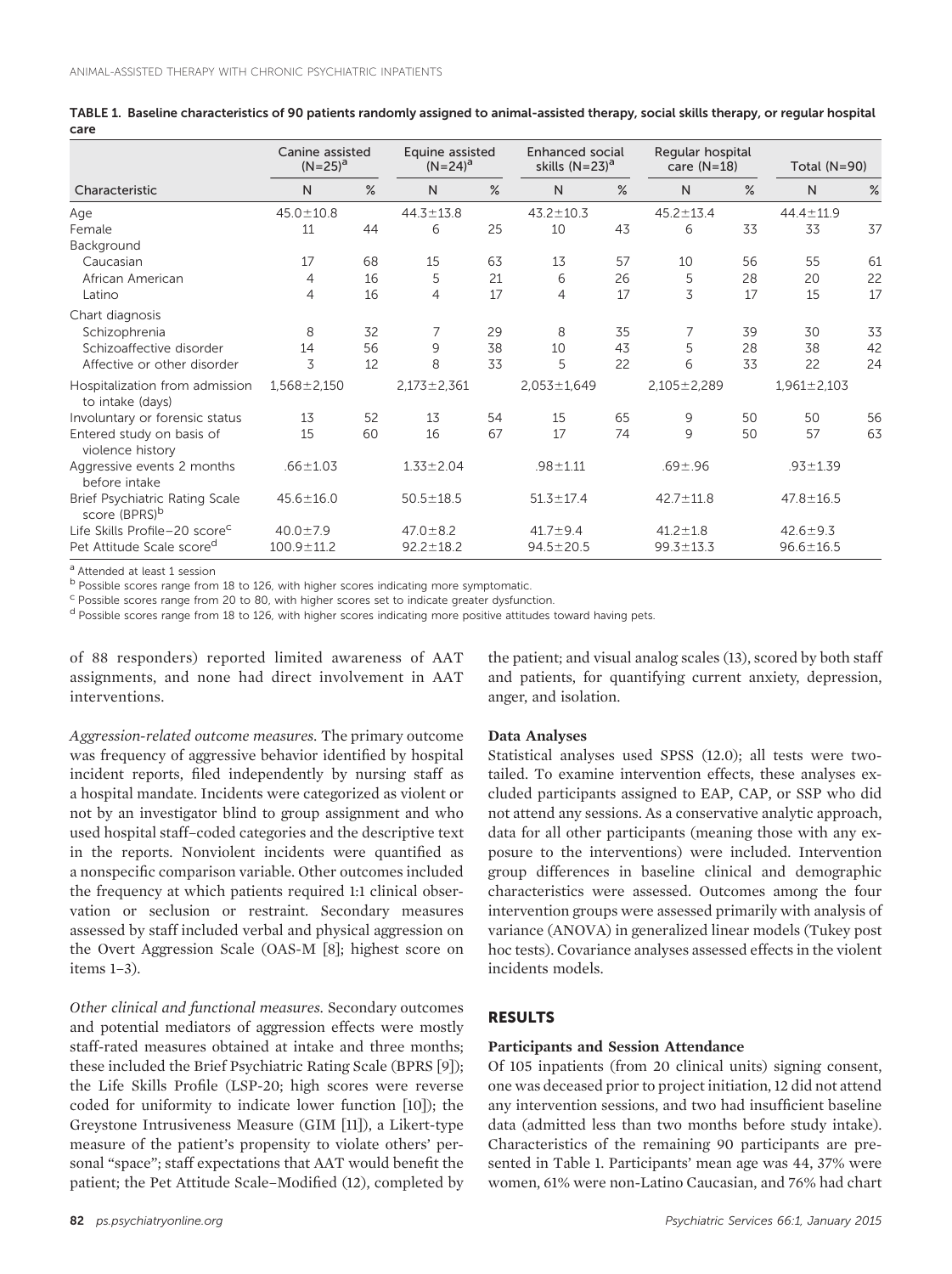TABLE 2. Three-month outcomes, versus preintake and baseline, among inpatients receiving animal-assisted or social skills psychotherapy or regular hospital care

| Measure and time point                                                                                         | Canine assisted<br>$(N=25)$ |                | Equine assisted<br>$(N=24)$ |                | Enhanced<br>social skills<br>$(N=23)$ |                | Regular<br>hospital care<br>$(N=18)$ |                |      |       |      |
|----------------------------------------------------------------------------------------------------------------|-----------------------------|----------------|-----------------------------|----------------|---------------------------------------|----------------|--------------------------------------|----------------|------|-------|------|
|                                                                                                                | M                           | <b>SD</b>      | M                           | <b>SD</b>      | M                                     | <b>SD</b>      | M                                    | <b>SD</b>      | F    | df    | p    |
| Monthly violent incidents<br>2 months preintake<br>3 months postintake                                         | .66<br>.99                  | 1.03<br>1.40   | 1.33<br>.77                 | 2.04<br>.87    | .98<br>1.67                           | 1.11<br>2.54   | .69<br>1.00                          | .96<br>1.73    | 3.00 | 3,86  | .035 |
| Monthly nonviolent incidents<br>2 months preintake<br>3 months postintake                                      | .24<br>.30                  | .29<br>.58     | .33<br>.33                  | .52<br>.51     | .30<br>.36                            | .88<br>.67     | .47<br>.43                           | .58<br>.55     | .29  | 3,86  | >1   |
| Monthly 1:1 observation<br>2 months preintake<br>3 months postintake                                           | .22<br>.18                  | .52<br>.33     | .19<br>.17                  | .38<br>.33     | .26<br>.28                            | .50<br>.41     | .22<br>.57                           | .57<br>1.14    | 2.70 | 3,86  | .051 |
| Monthly seclusions or restraints<br>2 months preintake<br>3 months postintake                                  | .00<br>.63                  | .00<br>2.08    | .21<br>.06                  | .72<br>.19     | .22<br>.13                            | 1.04<br>.39    | .17<br>.26                           | .71<br>.61     | 1.97 | 3,86  | >1   |
| Overt Aggression Scale item<br>2 score (toward objects) <sup>a</sup><br>Study intake<br>3 months postintake    | .21<br>.80                  | .51<br>1.38    | 1.13<br>.71                 | 1.48<br>1.12   | .70<br>.83                            | 1.06<br>1.30   | .50<br>.50                           | 1.15<br>.79    | 2.71 | 3,85  | .05  |
| Overt Aggression Scale item<br>3 score (assault of others) <sup>a</sup><br>Study intake<br>3 months postintake | .38<br>1.00                 | 1.01<br>1.80   | 1.29<br>.96                 | 1.46<br>.96    | .78<br>1.61                           | 1.09<br>1.90   | .72<br>.72                           | 1.23<br>1.18   | 2.66 | 3,85  | .053 |
| <b>Brief Psychiatric Rating</b><br>Scale score <sup>b</sup><br>Study intake<br>3 months                        | 45.58<br>51.6               | 16.03<br>20.24 | 50.46<br>51.13              | 18.55<br>20.65 | 51.26<br>47.09                        | 17.41<br>13.25 | 42.67<br>49.22                       | 11.81<br>13.69 | 1.61 | 3,85  | >1   |
| Life Skills Profile-20 score <sup>c</sup><br>Study intake<br>3 months                                          | 39.96<br>39.12              | 7.92<br>9.13   | 47.00<br>45.29              | 8.17<br>9.76   | 41.70<br>40.30                        | 9.38<br>11.22  | 41.17<br>40.39                       | 10.80<br>12.26 | .07  | 3,85  | >1   |
| Greystone Intrusiveness<br>Measure score <sup>d</sup><br>Study intake<br>3 months                              | 2.48<br>2.24                | 1.25<br>1.42   | 2.86<br>2.88                | 1.36<br>1.45   | 3.05<br>2.96                          | 1.36<br>1.72   | 2.41<br>2.89                         | 1.50<br>1.57   | 1.75 | 3, 77 | >1   |
| Pet Attitude Scale score <sup>e</sup><br>Study intake<br>3 months                                              | 100.88<br>104.60            | 11.19<br>9.76  | 92.23<br>101.42             | 18.20<br>12.07 | 94.53<br>91.30                        | 20.51<br>23.29 | 99.31<br>97.48                       | 13.33<br>16.68 | .63  | 3,60  | >1   |

 $a$  Possible scores range from 0 to 5, with higher scores indicating more aggression.

<sup>b</sup> Possible scores range from 18 to 126, with higher scores indicating more symptomatic.

<sup>c</sup> Possible scores range from 20 to 80, with higher scores set to indicate greater dysfunction.

<sup>d</sup> Possible scores range from 1 to 5, with higher scores indicating more intrusive.

e Possible scores range from 18 to 126, with higher scores indicating more positive attitudes.

diagnoses of schizophrenia or schizoaffective disorder. Mean hospitalization length was 5.4 years, 56% had civil commitment status or had been committed on the basis of a finding of not guilty by reason of insanity, and 63% were identified for the study primarily for aggressive behavior. There were no significant baseline differences among the four intervention groups (ANOVA or chi square) in age, sex, racial-ethnic background, diagnosis, days from hospital admission to study intake, recruitment for aggressive versus regressed behavior, aggressive incidents in the two months preceding intake, BPRS score, and attitudes toward pets and other animals. Baseline differences were found for the LSP-20 (F=2.83, df=3 and 85,  $p<0.05$ ) and OAS-M items assessing assault against objects (F=2.87, df=3 and 85,  $p<.05$ ) and global overt irritability (F=3.57, df=3 and 83, p<.02). Post hoc tests found higher baseline OAS-M aggression and life skills dysfunction for EAP- versus CAP-assigned participants  $(p<.05)$ . Staff expectations of AAT benefit, non-aggressionrelated incident reports, 1:1 staff observation, seclusion and restraint, visual analog scales, and intrusiveness (GIM) also showed no baseline differences among groups (data not shown).

AAT interventions were well tolerated with no adverse effects requiring medical or psychiatric attention. Sessions ran from mid-March to June 2010; attendance appeared sensitive to weather conditions. The median number of sessions attended was seven each for EAP and CAP and five for SSP; there were no significant differences across groups. Eighty-three percent of EAP (N=20), 80% of CAP (N=20),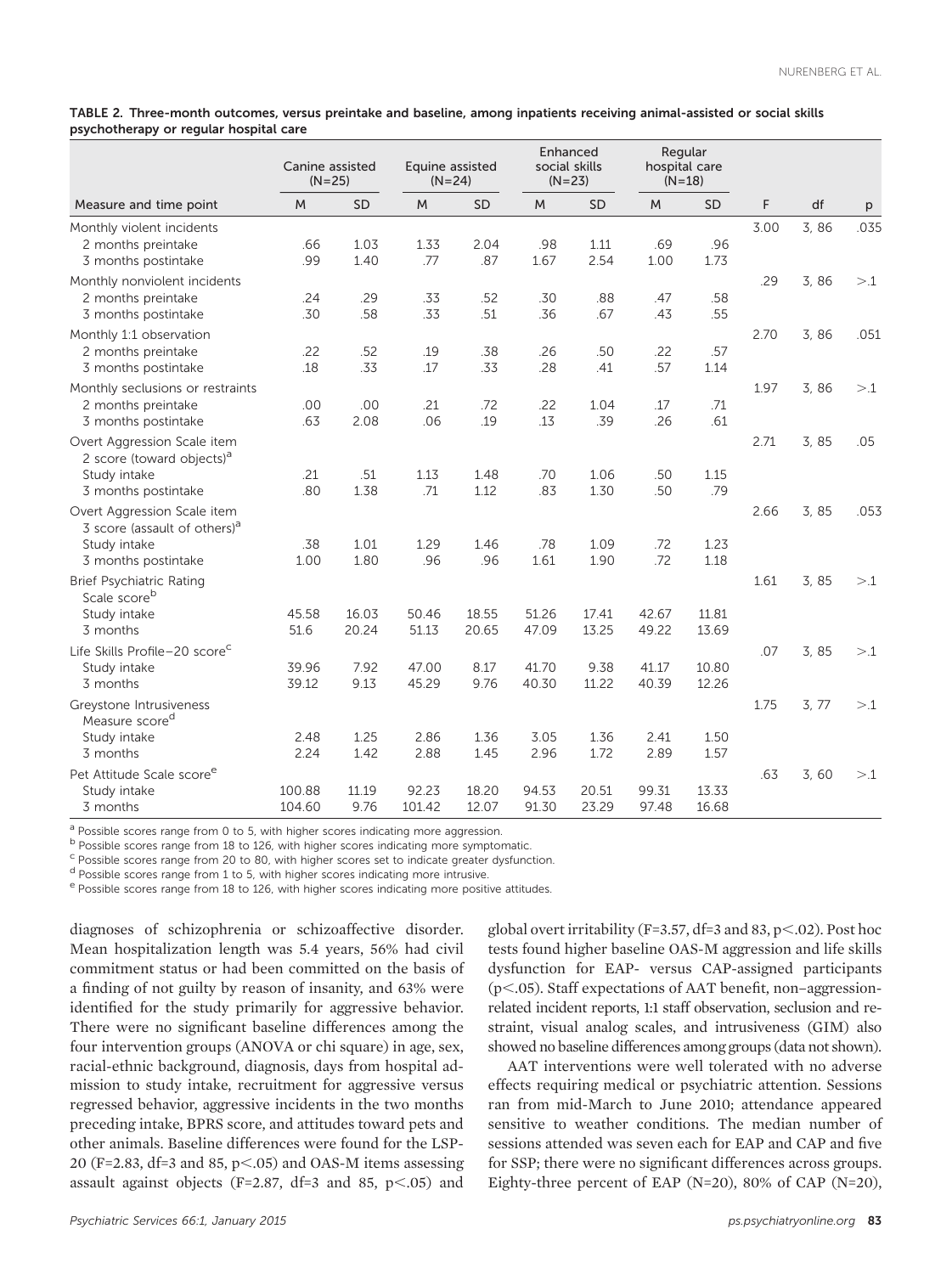## FIGURE 1. Violent and nonviolent events pre- and postintake among psychiatric inpatients<sup>a</sup>



<sup>a</sup> Mean number of monthly incident reports were for the two months before study intake and the three months after study intake for each of the intervention groups, including canine- or equine-assisted psychotherapy, enhanced social skills psychotherapy (active control), and regular hospital care (standard control).

and 78% of SSP (N=18) participants attended at least three sessions. Of the 90 patients, four were discharged before conclusion of the interventions (one from each group), and three were transferred to a more restrictive forensic hospital (one from CAP and two from SSP).

# AAT and Aggressive Behavior

As shown in Table 2, the four groups differed when the mean number of violence-related incident reports for the two months preceding study intake was compared with that for the three postintake months (p=.035). Violent incident reports (per patient per month) suggested decreases for EAP patients but increases for other groups (Figure 1 and Table 2). Post hoc tests revealed significant differences contrasting EAP and SSP. There was no evidence that CAP reduced violence-related incidents (including use of less stringent least-significant-difference post hoc tests, in which EAP showed reduced incidents compared with incidents reported for each of the other groups, including CAP [data not shown]).

Secondary aggression-related measures also suggested improvement with AAT (Table 2). The OAS-M showed group differences in aggression against objects and persons (p=.05 and p=.053, respectively). Aggression among EAP participants appeared to decrease, compared with increased or unchanged levels for other groups (Table 2), with post hoc tests suggesting EAP benefits (p=.029 versus CAP for objects; p=.074 versus SSP for persons, respectively). Group

differences were also suggested for 1:1 observation, often a consequence of aggressive behavior (p=.051), with post hoc tests suggesting benefits of canine (p=.058) as well as equine (p=.082) therapy versus regular hospital care. No differences were evident for seclusion and restraint (Table 2).

Nonviolent incidents showed no differences pre- versus postintervention (Table 2 and Figure 1). Similarly, no AAT effects were found with the BPRS, LSP-20, GIM (Table 2), or mood measures on the visual analogue scales (data not shown).

Covariance analyses revealed that few factors contributed to AAT effects on violence. Adding recruitment rationale (aggressive versus regressed) to the model did not reduce the AAT effect on violent incidents (F=2.97, df=3 and 85, p=.036), nor were effects found for baseline BPRS, LSP-20, or GIM scores; attitudes about pets; or age, sex, diagnosis, or sessions attended. To determine whether the reduction in EAP-related violent incidents was associated with reduced symptoms (BPRS), improved function (LSP-20), or reduced intrusiveness (GIM), we tested pre-post changes with each of these covariates in separate analyses. Change in BPRS score had no effect on violence, with the intervention group effect retained (F=3.03, df=3 and 84, p=.034); improved LSP-20 score was associated with reduced incidents (F=5.41, df=1 and 84, p=.022), with effect of intervention group retained (F=3.01, df=3 and 84, p=.05). Improved intrusiveness was associated with reduced violence (F=5.62, df=1 and 76, p=.02) and with a diminished group effect (F=1.91, df=3 and 76, ns).

Staff expectations of AAT benefits at baseline, before randomization, were associated with AAT effects on violence (rated on a 4-point scale, for "very helpful," "somewhat helpful," "little or no help," and "may be detrimental"). In the model, staff expectations were associated with reduced violent incidents (F=6.99, df=1 and 82, p=.01), and the AAT group effect was retained (F=3.65, df=3 and 82, p=.016). Table 3 shows that violent incidents appeared unchanged among patients in the EAP group for whom staff had lesser expectations, whereas those for whom staff predicted that AAT would be "very helpful" showed a large decrease in incidents.

# **DISCUSSION**

Interactions with animals have been employed clinically in many settings, with benefits reported for psychiatric and

TABLE 3. Change in violent events from intake to 3-month postintake among inpatients receiving animal-assisted or social skills psychotherapy or regular hospital care<sup>a</sup>

|                                            |                | Canine<br>assisted |           | Equine assisted |         |     | Enhanced<br>social skills |       |     | Regular<br>hospital care |     |     |
|--------------------------------------------|----------------|--------------------|-----------|-----------------|---------|-----|---------------------------|-------|-----|--------------------------|-----|-----|
| Staff-predicted result of AAT <sup>b</sup> | N              | M                  | <b>SD</b> | N               | M       | SD  | N                         | M     | SD  | N                        | M   | SD  |
| May be detrimental                         |                |                    |           |                 |         |     |                           |       |     |                          |     |     |
| Little or no help                          | $\overline{4}$ | - 25               | 88        | 6               | .00     |     | 4                         | -2.08 | 398 |                          | 383 |     |
| Somewhat helpful                           | 14             | - 33               | 116       | 9               | .07     | .85 |                           | .60   | 142 | 11                       |     | 45  |
| Very helpful                               | h              | 44                 |           |                 | $-1.57$ | 246 | 10                        | .32   | 98  | 6                        |     | -54 |

 $a$  Means were calculated as (mean monthly violent incidents for the 3 months postintake) – (mean monthly violent incidents for the 2 months preintake).

<sup>b</sup> Prerandomization. AAT, animal-assisted therapy

other medical patients in alleviating affective symptoms and in improving interpersonal interactions (3,5,6). To our knowledge, this is the first controlled study of the effects of equine- and canine-assisted therapy on violent behavior among long-term psychiatric patients. Our findings, using independently reported clinical incident reports as well as staff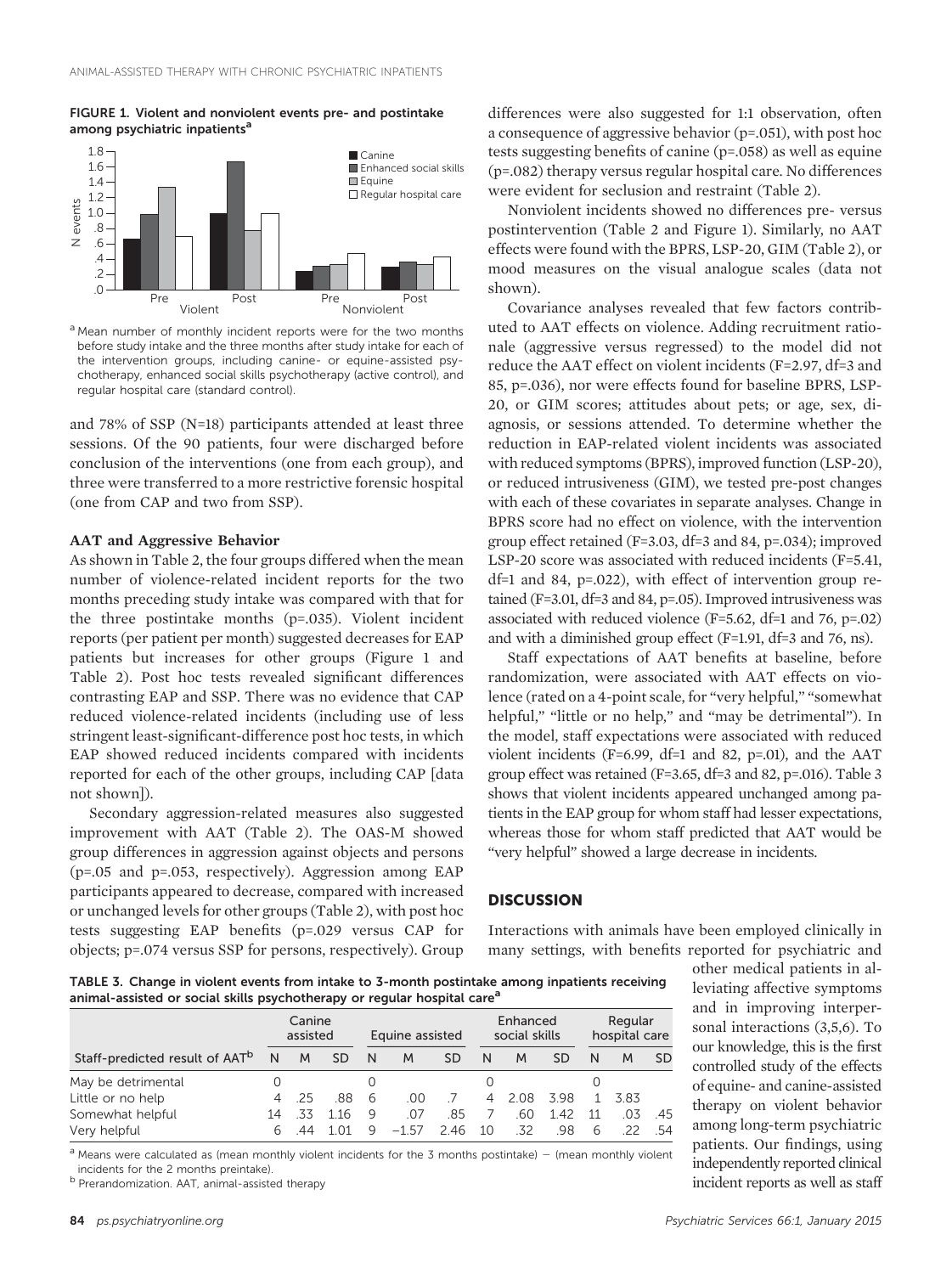observations with use of the OAS-M, showed that EAP was associated with reduced violence for at least several months after treatment initiation. Moreover, the need for 1:1 clinical observation appeared reduced by both canine and equine therapies. The failure to otherwise detect effects for canine therapy, an established treatment modality in many clinical settings, including ours, suggests a unique benefit for EAP in reducing violence in this population. Lack of CAP effects, however, may have been related to the relatively low incidence of preintervention violent incidents in the CAP group, making beneficial effects more difficult to detect (Table 2 and Figure 1).

This study should be considered in its specialized clinical context of patients with high levels of psychiatric disability requiring long-term hospitalization in an era of active discharge-oriented treatment. Considering the numerous environmental and treatment factors likely to affect patient behavior during the five months of study, it is noteworthy that a weekly intervention of less than an hour on at most ten occasions (for some, considerably fewer) had a detectable effect on a serious and at times intractable dimension of behavior. Observations for the non-AAT control groups suggest that the period of study was otherwise a challenging one, associated with relatively increased violent events throughout the hospital. EAP appears to have buffered these effects and contributed to reducing violence below preintervention levels.

A two-month baseline was selected so as to detect established behavioral patterns while being sufficiently brief to capture data for a large majority of potential participants. Findings for the three-month outcome interval, which only partly included the period of AAT interventions, suggest that EAP benefits extended for at least several weeks beyond the period of equine contact. Whether benefits persist beyond the treatment interval and succeeding weeks requires study. Further, considering the variable attendance, we found no evidence that the number of sessions attended was predictive of outcomes. The apparent lack of a "dose effect" suggests that fewer than ten EAP sessions may be sufficient. This could increase the feasibility of using EAP even considering its costs, the modest number of patients who can be accommodated per session, and the brief duration of most psychiatric hospitalizations.

Our findings suggest that EAP may be beneficial for a broad range of psychiatric patients with extended hospitalizations. Covariance analyses did not suggest that age, sex, race-ethnicity, chart diagnosis, symptom severity, legal commitment status, attitudes toward animals, or length of hospitalization predicted benefit from EAP. Similarly, the selection criterion (violent versus regressed) made no substantive contribution to outcome, and our clinical impressions were that group processes and interactions for patients initially identified as violent or regressed were quite comparable. Finally, diminished violence in the group receiving EAP appeared to be a specific effect rather than a function of global symptomatic improvement (BPRS scores). It was, not unexpectedly, associated with reduced intrusiveness (GIM scores). Improved clinical

function (LSP-20 scores) was associated with reduced violence but did not fully account for the EAP effect.

There have been few controlled studies of AAT for hospitalized psychiatric patients; most of these studies have been limited to patients working with dogs. Canine-assisted interactions have been associated with immediate reductions in anxiety or depression (1,14) and fear of a medical procedure (15), with improved self-esteem and psychiatric symptomatology (over several months) (16), and with improved social functioning but not with impulse control among older patients with schizophrenia (2). Unique effects from therapy horses may come from interacting with physically imposing animals that appear quite capable of causing harm but do not. Equine interactions may model nonviolent behavioral strategies, resulting in patients' greater tolerance of provocative interpersonal stimuli. Nonpredatory equines, tending to mirror rather than direct human responses, may have a therapeutic advantage for some patients over more predatory species, such as canines and humans (17,18). This may be especially relevant to patients with a history of interpersonal trauma, a focus of future study.

Several considerations emerged as relevant to AAT optimization with chronic psychiatric patients. Adherence to standard therapeutic approaches for each AAT modality was feasible, with minor adjustments (such as briefer sessions) (7). Progress through the EAP protocols, however, was more variable than EAP therapists anticipated. In the study, random assignment to intervention group may have diminished some effects because it precluded matching patients with preferred therapy animals. Indeed, anticipation of interacting with horses dampened the enthusiasm of some patients assigned to other groups, although attendance did not differ significantly. Using patient preferences and the predictive power of staff impressions is likely to enhance the effectiveness of AAT.

Equine-assisted group therapy that follows standard therapeutic approaches, such as recommended by EAGALA, is resource intensive. It requires construction and maintenance of the physical environment, attention to risk reduction, identification and transport of appropriate therapy horses, recruitment of trained equine therapists, integration of AAT sessions (subject to weather-related cancellation) with other ongoing hospital programs, escorting patients to treatment sites, and monitoring within-session safety and clinical needs. Our AAT program benefited from intervention teams that worked together over time. Interactions of AAT therapists (with little prior exposure to highly symptomatic patients) with GPPH clinicians (many with little exposure to horses) appeared essential to developing sustainable treatment models that adhere to established AAT principles.

## **CONCLUSIONS**

AAT, and especially EAP, may be an effective therapeutic modality for long-term psychiatric patients at risk of violence. It is uncertain whether the current standardized AAT